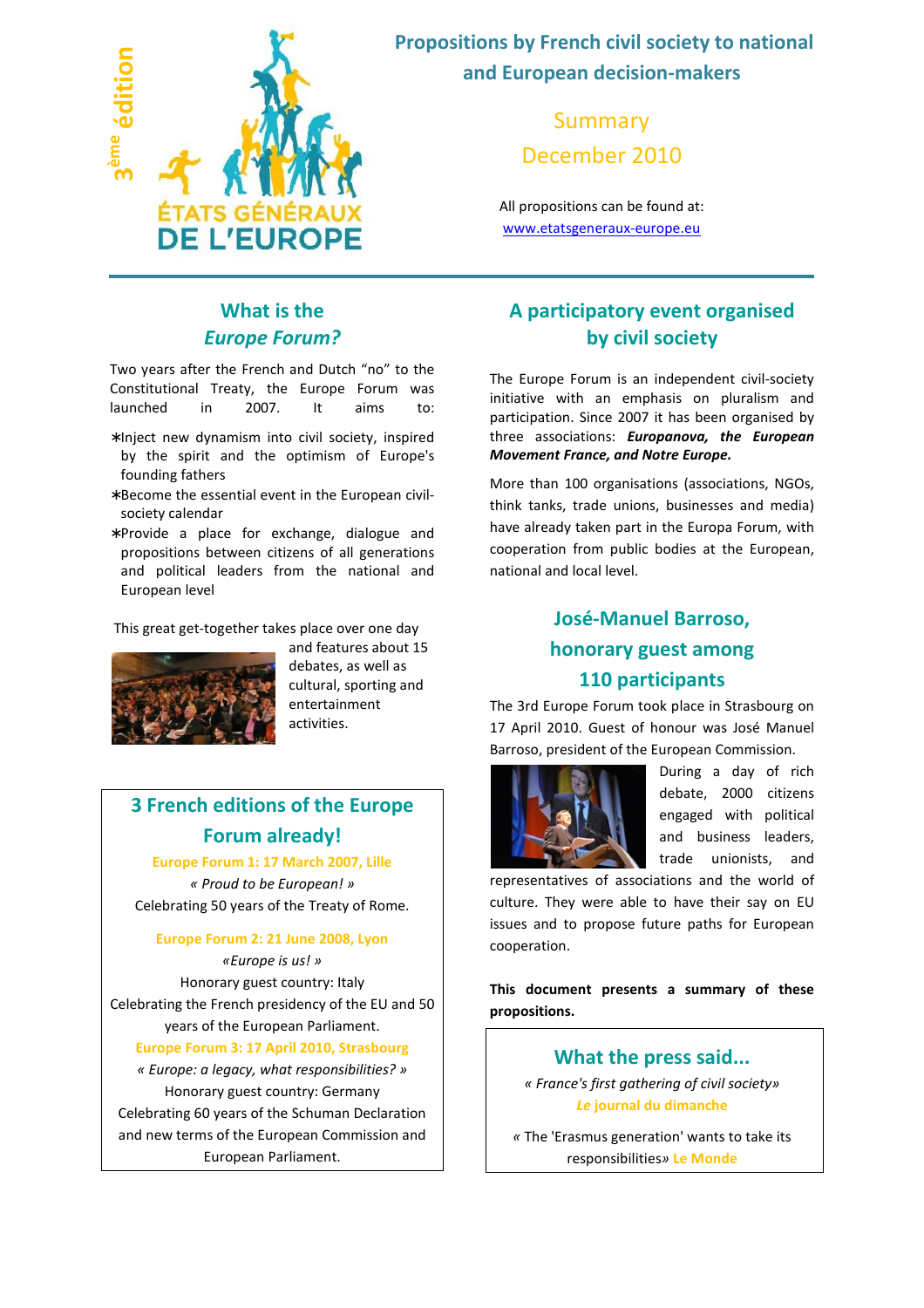### *Proposition 1*

### *A larger budget for more common policies*

*Sixty years after the Schuman Declaration, with the challenge of lasting peace met, the European Union must today turn to face new trials, on multiple and global fronts. Above all Europeans need to tackle the threat of economic imbalances, by means of better financial regulation but also by strengthening common policies – the only efficient way to respond to shared challenges. The Europe Forum's debates showed that a desire exists for increasing the EU's own resources after 2013.*

#### **An ambitious common agricultural policy**

The CAP is at the heart of European integration. A crucial choice needs to be made over the reform of this policy and its budget. This is an opportunity for Europeans to clarify their expectations and wishes for agriculture, food and the countryside. The CAP has allowed Europe to meet quantitative objectives: food production is sufficient, and the EU is now a modern exporting zone. But on the objective of reasonable prices for consumers and producers, there has been less success. Falling disposable income for farmers threatens the future existence of the profession.

The Europe Forum proposes to give the post-2013 CAP the resources to:

- Guarantee the recruitment of new generations of farmers, and an agriculture which creates jobs;
- Provide high-quality food to European citizens by guaranteeing the stability of agricultural markets;
- Conserve natural resources and contribute to the reduction of greenhouse gas emissions.

### **A European energy community**

Energy is a special public good, which is becoming rare. The EU has a responsibility to its member states to develop a common energy policy based on the principle of solidarity. Article 194 of the Treaty of Lisbon now provides a legal basis to develop such a policy.

An effective European energy policy must comprise various principles: consumer protection and social fairness; competitiveness, effectiveness and energy security; public and private R&D investments; taxation via a clean-energy incentive; a control of needs and prices; and an external dimension to allow the EU to speak with one voice to major suppliers.

The Europe Forum supports Jacques Delors's proposition to create a European Energy Community along the lines sketched out by the founding fathers in 1951.

### **A top-class industrial policy**

The United States is the leader in high-tech industry because of its investment in R&D. China, "workshop of the world", has become this industry's "laboratory" and with other emerging countries accounts for 52% of world production. With the exception of Germany, Europe's industry is not in good shape: the EU's 20% share of world production in 2000 has fallen to 15% today.

And yet industry is a fundamental component of the modern economy (energy, sustainable transport, green chemicals, biotechnology and nanotechnology). It is a powerful motor for research, innovation, training, exports and services. It is a synonym for production, jobs and major European infrastructure projects.

The EU is the world's largest unified market. It cannot go without a strong and integrated industrial policy, developed with the aims of competitiveness and productivity – its member states have become too small to run their own. A common industrial policy would be a lever both to deal with internal problems and to count at the global level.

To meet tomorrow's industrial challenges, the Europe Forum proposes:

That industrial policy not be simply a question of quantified targets in the Europe 2020 strategy, but that it also work to develop major technology projects;

To create an industry clause for all action taken by the EU, that is, to examine future repercussions for industry and its competitive position.

**For a larger budget, funding by own resources** 

Strategic common policies need to be financed if they are to meet common challenges (agriculture, energy, industry). The current EU budget is insufficient to fund the necessary investment. In spite of current economic constraints, the Europe Forum is convinced that it is urgent to push for greater EU budget resources. It proposes to take a full part in the debate over the 2013-20 budget.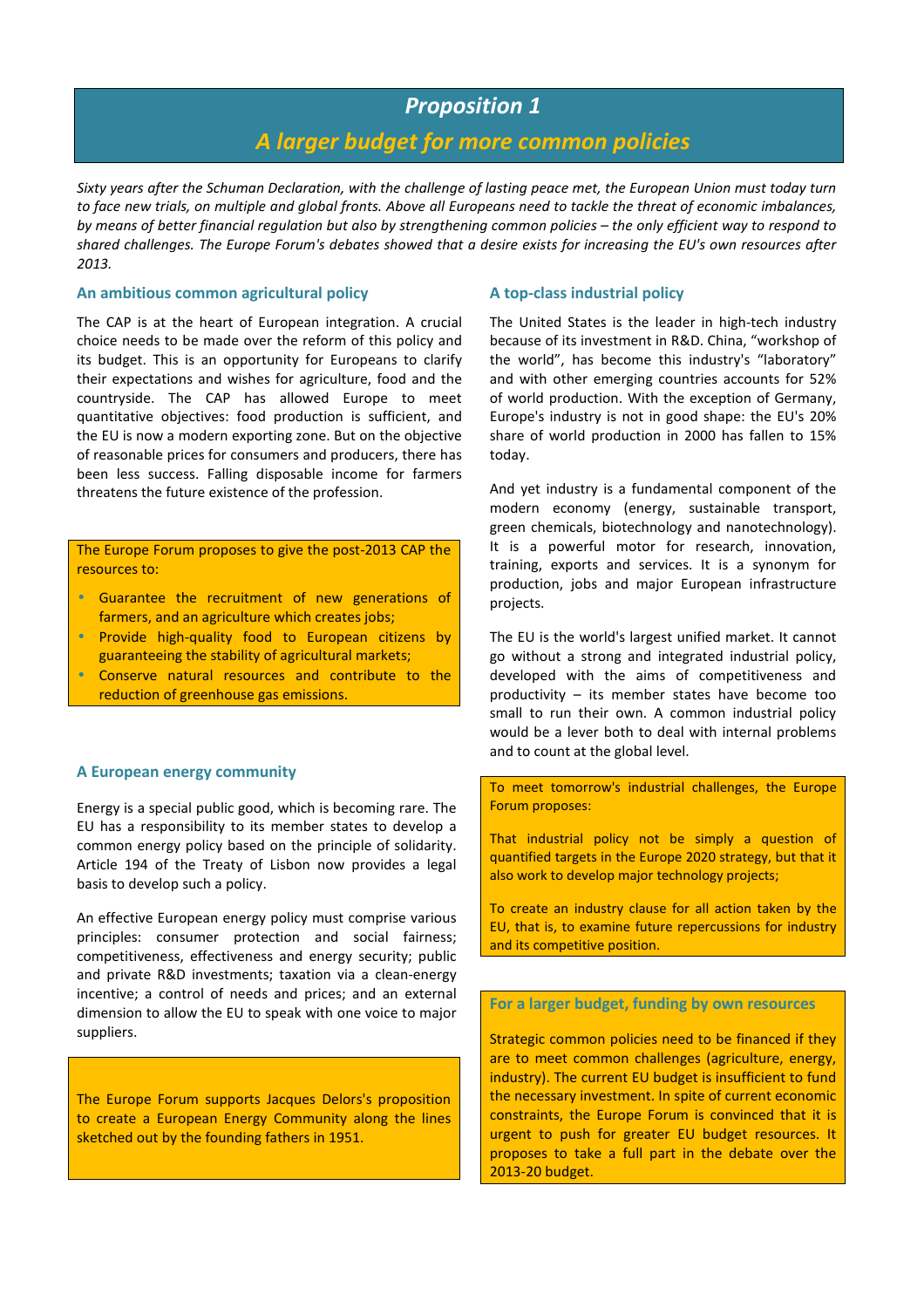## *Proposition 2*

# *Strengthening EU social policy to prevent an "ever-closer union of peoples" becoming a competition between peoples.*

*The Europe Forum was an opportunity for some citizens to express profound worries about their future economic prospects and about social policy. Beyond the crisis, they see European integration as the unravelling of the European social model, and as a threat to European values, in terms of solidarity, social justice, social protection and workplace relations.* 

*Such fears are clearly a source of disaffection for the European project. But by the same token economic and social issues are an area for action which might relegitimise European cooperation, and give hope to citizens worried about economic globalisation.* 

#### **Perceived threats to the social model**

Between member states there is much diversity in terms of social protection, workplace dialogue (issues covered, relative weight of actors and the law), labour costs and employee representation. The Europe Forum expressed a desire that competition between businesses within the internal market should not mean that a premium goes to jurisdictions with the weakest social and fiscal regimes.

Similar fears were expressed over the future of public services, which are perceived as a part of the social model. There was concern about prioritising the economic utility of public services to the detriment of their "general interest" role.

#### **Care for the most vulnerable Europeans**

The European Union is one of the richest regions in the world, yet nearly 1 European in 5 lives below the poverty line (60% of national median income) – 80 million people. Poverty particularly concerns young people and the working poor, whose numbers are increasing across Europe. The issue of the working poor is a special worry. Poverty traps within member states are caused by regulations and provisions which do not allow working people to earn a dignified level of income. Problems include part-time contracts, repeated short-term contracts, and minimum social standards situated beneath the poverty line.

#### **Principles to restate**

The EU needs to defend itself in the international arena, by arguing for regulation of world trade which includes social and environmental standards, and financial regulation which works against speculation.

Social policy remains essentially a competence of member states and local authorities, but the EU must do what it can to enforce respect for personal dignity and the social model to which citizens are legitimately attached. In this regard the European Commission's Europe 2020 strategy proposes a framework for intelligent, sustainable and inclusive growth. **But the Commission will need more power if it is to force member states to apply these objectives.**

**Propositions to strengthen EU action in social policy** 

• Define **flagship measures to work towards a real European labour market, including basic common rights, in order to guarantee European convergence of these rights** and facilitate the application of rules for SMEs.

• Do not reduce the Europe 2020 strategy's poverty and exclusion objectives to the employment rate alone, and instead take into account the most vulnerable, the "working poor" and the quality of jobs. Improve the integration of social factors within EU policies.

• **Attach a social progress protocol to the treaties**. It would guarantee equal legitimacy for European social law alongside the market freedoms defined in the treaties (free movement of goods, services, capital and people), and it would be a foundation for negotiated settlements on minimum wages, tax, services of general interest, directives on working time and seconded workers, etc. It could be instituted by means of an enhanced cooperation measure in social policy, or by a general social progress protocol.